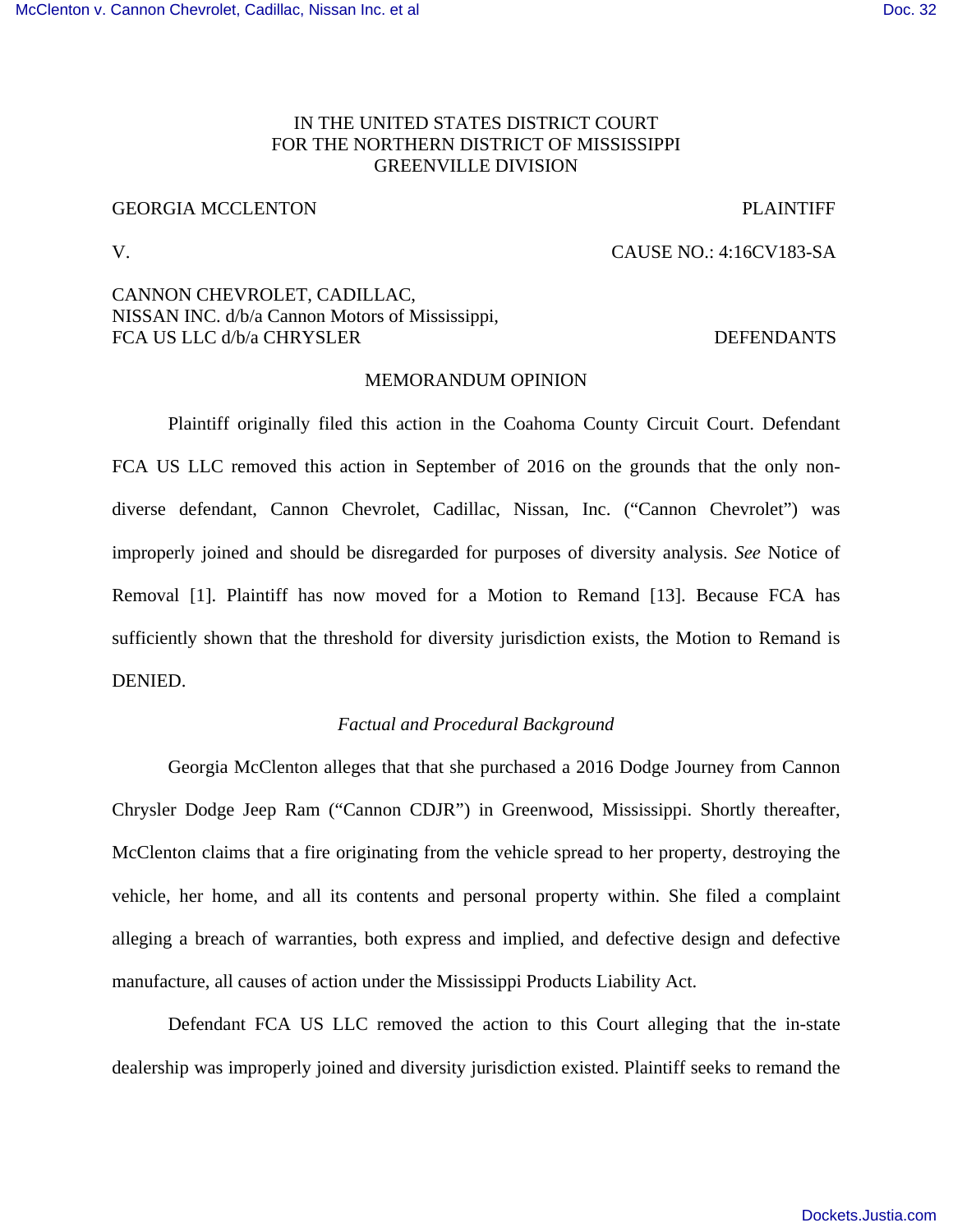case back to the Coahoma County Circuit Court alleging that FCA US LLC failed to establish jurisdiction in this Court.

### *Standard for Removal and Remand*

This case was removed based on 28 U.S.C. Section 1332, diversity of citizenship jurisdiction. Diversity of citizenship jurisdiction requires satisfaction of the following two factors: (1) amount in controversy; and (2) diversity of citizenship. These requirements are set forth in 28 U.S.C. § 1332(a), which states in relevant part that "[t]he district courts shall have original jurisdiction of all civil actions where the matter in controversy exceeds the sum or value of \$75,000, exclusive of interest and costs, and is between . . . citizens of different States . . . ."

 "The removing party bears the burden of establishing federal jurisdiction." *Laughlin v. Prudential Ins. Co.*, 882 F.2d 187, 190 (5th Cir. 1989) (citation omitted). Whether a case is removable must be determined by reference to the allegations made in the original pleadings. *Wheeler v. Frito-Lay, Inc.*, 743 F. Supp. 483, 485 (S.D. Miss. 1990). The removing party alleging diversity of citizenship jurisdiction on the basis of improper joinder has the burden of proving either: "(1) actual fraud in the pleading of jurisdictional facts, or (2) inability of the plaintiff to establish a cause of action against the non-diverse party in state court." *Travis v. Irby*, 326 F.3d 644, 647 (5th Cir. 2003) (citing *Griggs v. State Farm Lloyds*, 181 F.3d 694, 698 (5th Cir. 1999)); *Laughlin*, 882 F.2d at190.

In *Travis*, the United States Court of Appeals for the Fifth Circuit reiterated the standard by which a plaintiff's claims must be analyzed to determine the improper joinder question. The *Travis* court held:

> [T]he court determines whether that party has any possibility of recovery against the party whose joinder is questioned. If there is arguably a reasonable basis for predicting that the state law might impose liability on the facts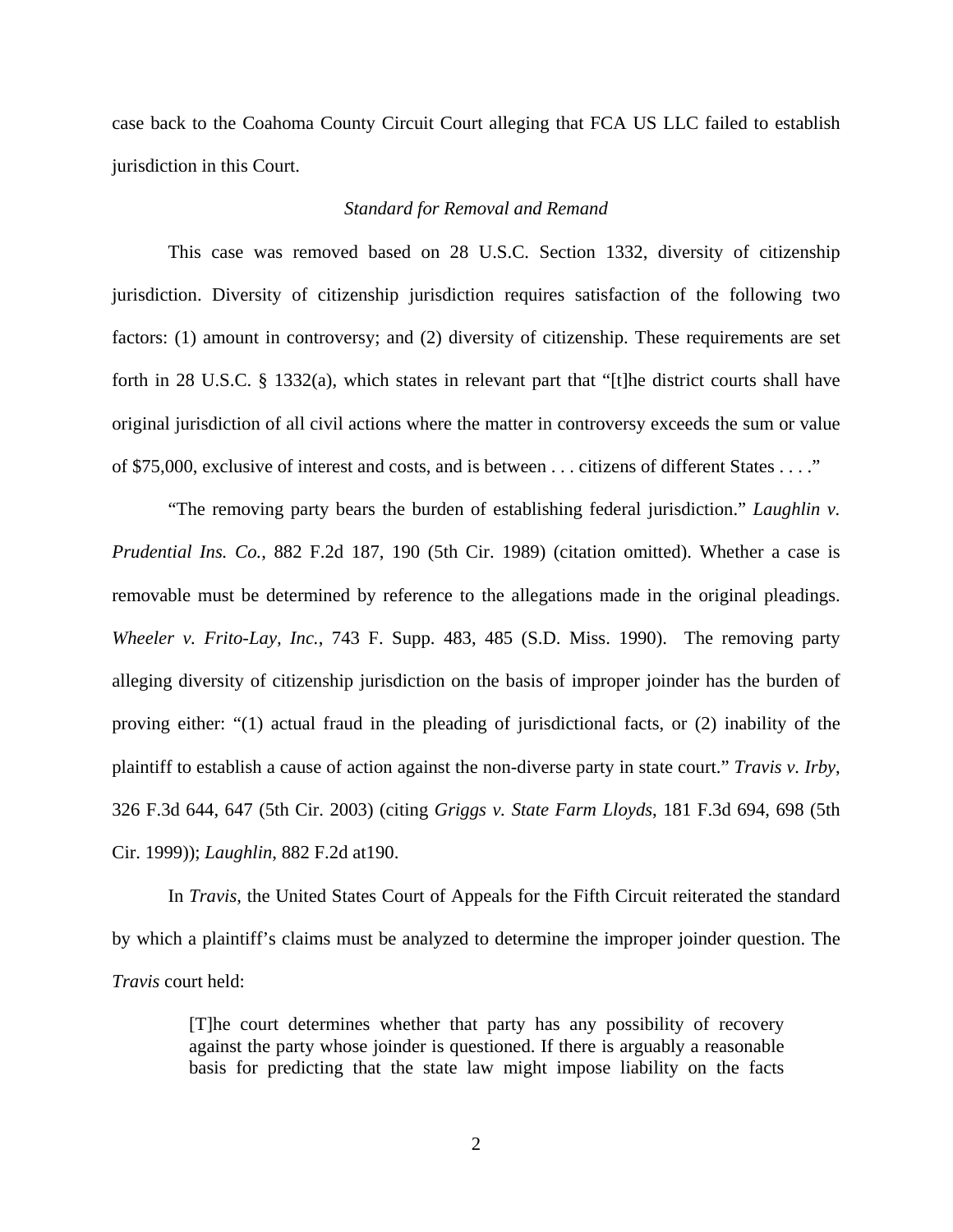involved, then there is no fraudulent joinder. This possibility, however, must be reasonable, not merely theoretical.

*Travis*, 326 F.3d at 648 (citing *Great Plains Trust Co. v. Morgan Stanley Dean Witter & Co.*, 313 F.3d 305, 312 (5th Cir. 2002)). Further, conclusory or generic allegations of wrongdoing on the part of the non-diverse defendant are not sufficient to show that the defendant was not improperly joined. *Badon v. RJR Nabisco, Inc.*, 224 F.3d 382, 392–93 (5th Cir. 2000). Therefore, removal is not precluded merely because the state court complaint, on its face, sets forth a state law claim against a non-diverse defendant. *Badon*, 224 F.3d at 390. Removal is proper "if the plaintiff's pleading is pierced and it is shown that as a matter of law there is no reasonable basis for predicting that the plaintiff might establish liability on that claim against the instate defendant." *Id*.

When conducting an improper joinder analysis, a court must resolve all disputed questions of fact and ambiguities of law in favor of the non-removing party, *Dodson v. Spiliada Maritime Corp.*, 951 F.2d 40, 42 (5th Cir. 1992), but "only when there exists an actual controversy, i.e. when both parties have submitted evidence of contradictory facts." *Badon*, 224 F.3d at 394 (emphasis in original). A court should not, "in the absence of any proof, assume that the nonmoving party could or would prove the necessary facts" to support his claims against the non-diverse defendant. *Id*. (citing *Little v. Liquid Air Corp.*, 37 F.3d 1069, 1075 (5th Cir. 1994)).

#### *Discussion and Analysis*

Plaintiff's Complaint does not specify a dollar amount of damages sought. However, in the Notice of Removal, the Defendant notes that Plaintiff seeks as damages the value of the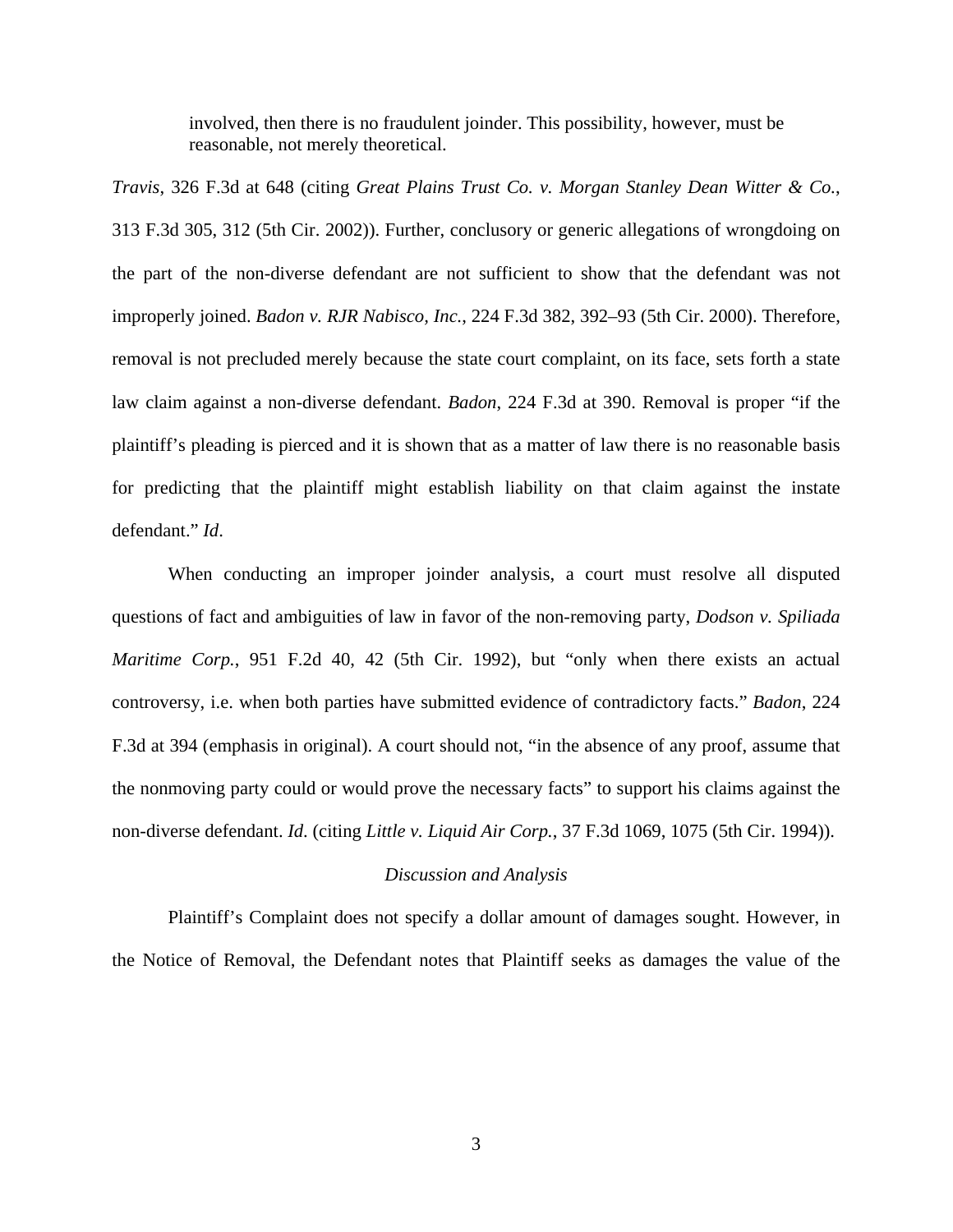property, which adds up to over  $$75,000$ .<sup>1</sup> Therefore, the Court finds that the amount in controversy requirement of  $\S$  1332(a) is met.<sup>2</sup>

Further, the removing Defendant submitted an affidavit that no members of FCA US LLC are citizens of Mississippi. Accordingly, the citizenship of FCA has been resolved in this case. However, the joinder of the other in-state defendant, Cannon Chevrolet, remains at issue. The removing defendant contends that Plaintiff improperly joined Cannon Chevrolet as she makes no specific allegations toward Cannon Chevrolet. Even if the claims were appropriate under the Mississippi Products Liability Act, the Defendant counters, Plaintiff has brought suit against the wrong entity. Both parties have acknowledged that Plaintiff did not buy the vehicle from Cannon Chevrolet. Receipts and affidavits establish that Plaintiff bought her car from Cannon Chrysler Dodge Jeep Ram, a separate entity from Cannon Chevrolet. Therefore, to the extent that Defendant FCA claims Cannon Chevrolet was improperly joined, the Plaintiff has admitted to her inability to establish a cause of action against that non-diverse party in this court. Accordingly, the second prong of the analysis is satisfied, the inability of the Plaintiff to establish a cause of action against the non-diverse party in state court." *See Travis*, 326 F.3d at 648.

 Regardless, however, of whether the Plaintiff names the correct Defendant car dealership, however, the case law on the Mississippi Products Liability Act precludes from recovery against a car dealership that admittedly sold her a "virtually brand new [vehicle]" of which the

<u>.</u>

<sup>&</sup>lt;sup>1</sup> The damages to tangible assets, which include the value assessed to the dwelling on Plaintiff's properly at \$42,048, and the subject vehicle's replacement value was contractually set at \$26,590, put the Plaintiff's requested damages over \$68,000. Those items, plus Plaintiff's requested damages of loss of personal property, clean up and restoration expenses, alternative housing, mental distress, and attorney fees would put Plaintiff well over the \$75,000 threshold. <sup>2</sup> The Court notes that Plaintiff has since dismissed her claim for loss of the vehicle due to a state court action pending regarding that property. As the jurisdictional threshold was satisfied at the time of removal, this action does not divest the court of jurisdiction. *See Gebbia v. Wal-Mart Stores, Inc.*, 233 F.3d 880, 882 (5th Cir. 2000) (noting that "once the district court's jurisdiction is established, subsequent events that reduce the amount in controversy to less than \$75,000 generally do no divest the court of diversity jurisdiction").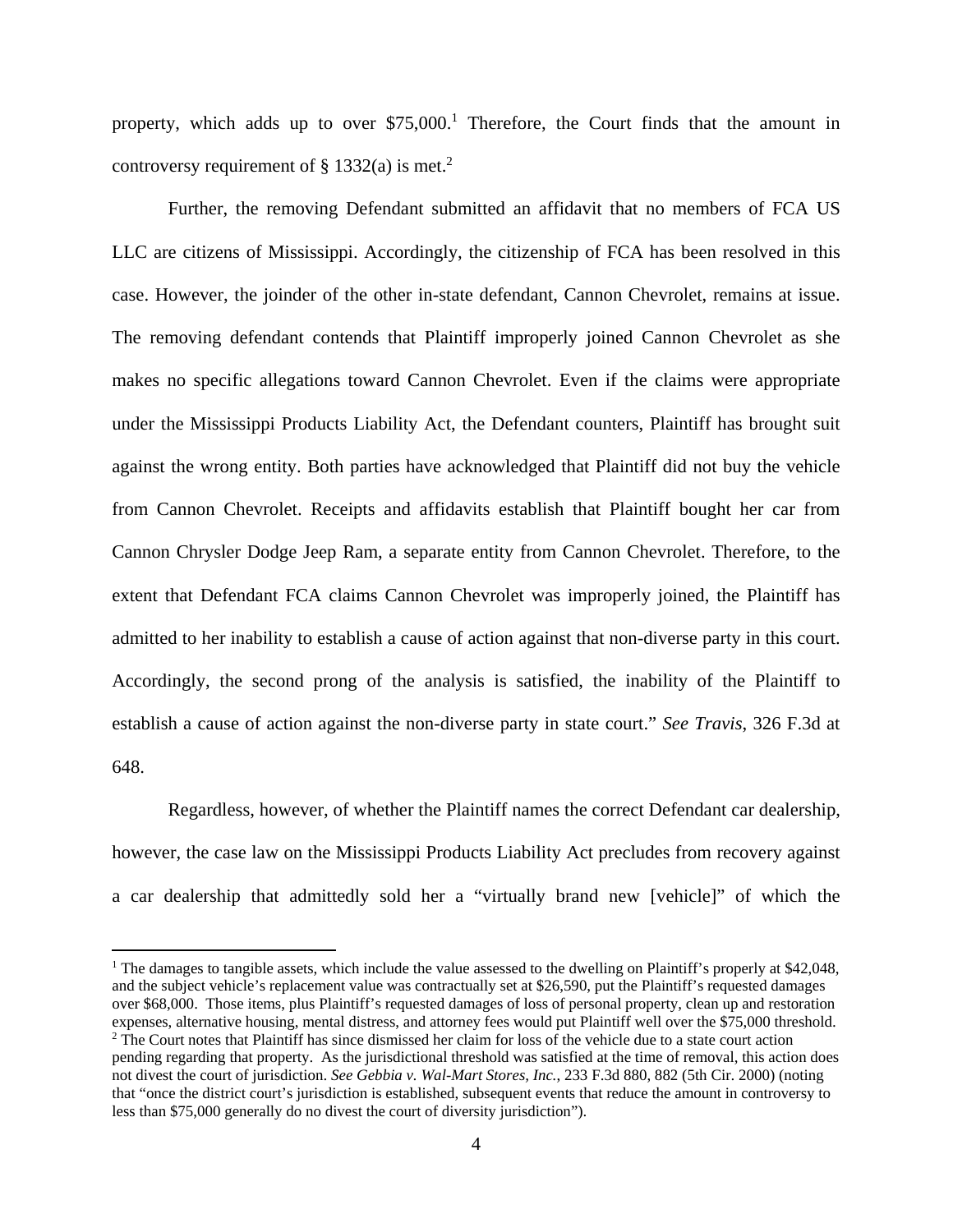dealership never opened the hood. *See* Memorandum in Support of Motion to Remand [14]. Section 11–1–63(h) of the Mississippi Code provides that an innocent seller "shall not be liable" for any action pursuant to section  $11-1-63(a)$ —which includes all claims cited by Plaintiff unless the seller either: (1) "exercised substantial control over that aspect of the design, testing, manufacture, packaging or labeling of the product that caused the harm for which recovery of damages is sought"; (2) "altered or modified the product, and the alteration or modification was a substantial factor in causing the harm for which recovery of damages is sought"; or (3) "had actual or constructive knowledge of the defective condition of the product at the time he supplied the product." MISS. CODE ANN. § 11–1–63(h) (1972 & Supp. 2011). *Murray v. Gen. Motors, LLC*, 478 F. App'x 175, 179-80 (5th Cir. 2012).

Plaintiff acknowledges in her Complaint that "the subject products were not materially changed from the condition in which it was manufactured . . . ." Plaintiff's allegations fail to assert any exercise of substantial control or any alteration to the vehicle. In fact, Plaintiff specifically disclaims such behavior in her Complaint. As far as actual or constructive knowledge of the condition of the vehicle, Plaintiff has failed to allege that there is a reasonable basis of recovery on that issue.

As pleaded, the innocent seller exemption applies and recovery against the in-state defendants not reasonable. Plaintiff has offered no evidence or allegation that Cannon Chevrolet or Cannon DJR was anything more than a conduit for the vehicle. MISS. CODE ANN. § 11-1- 63(h); *Murray*, 478 F. App'x at 179. As a result, the Court determines that Cannon Chevrolet, or Cannon DJR if an amendment was allowed, is entitled to Section 11-1-63 immunity from suit, and Plaintiff cannot state a cognizable claim against the non-diverse defendant in this civil matter. Therefore, the non-diverse defendant is hereby dismissed.